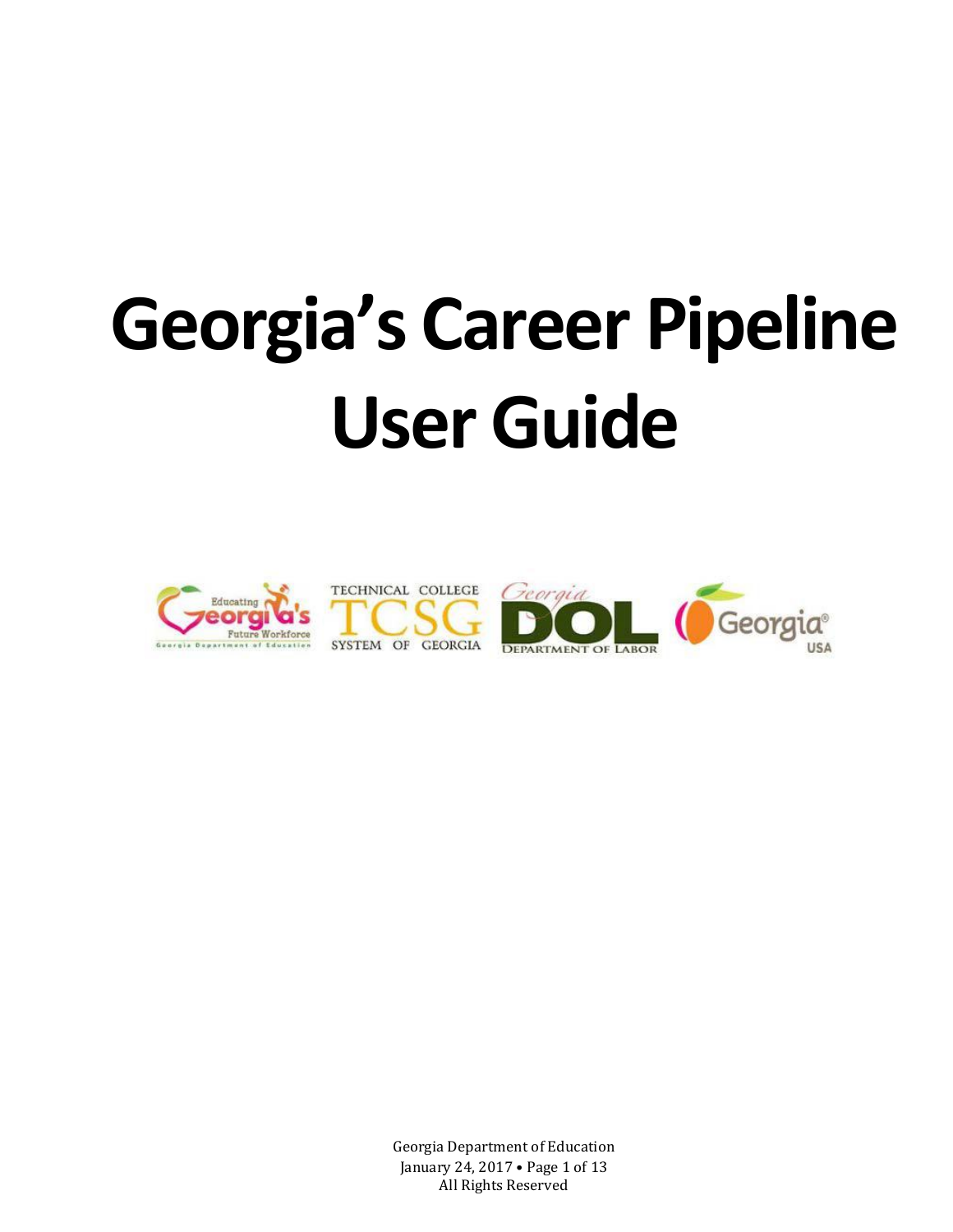# **Table of Contents**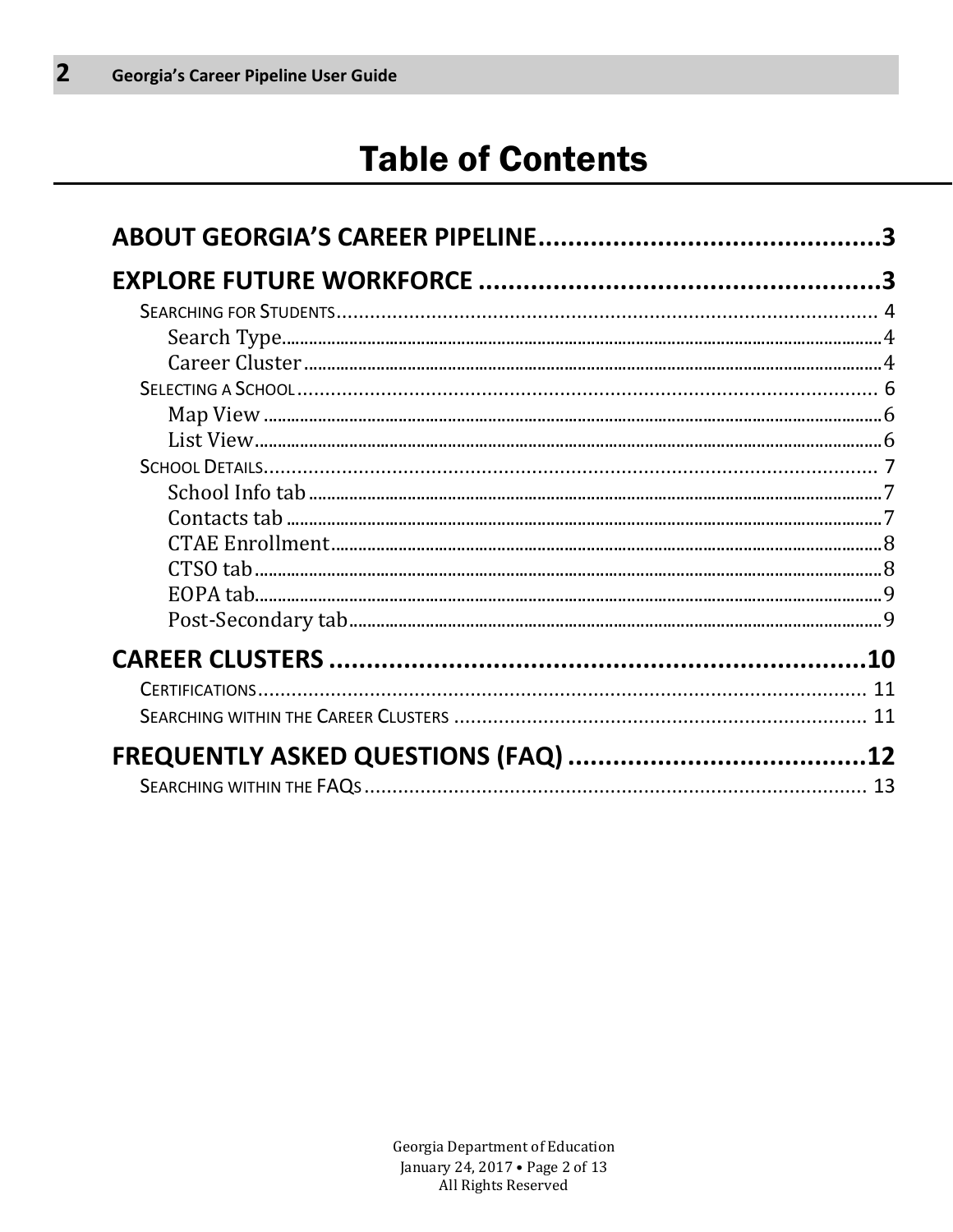# <span id="page-2-0"></span>**About Georgia's Career Pipeline**

The Georgia Career Pipeline web site is provided to help Georgia businesses see the availability of young, talented students in a specific Georgia county, zip code, or Economic Development region of the state that possess a type of service or technical skill, and help businesses make important decisions concerning growth, development, and workforce needs.

# <span id="page-2-1"></span>**Explore Future Workforce**

Students are considered to be within Georgia's Career Pipeline when they have enrolled in a Career, Technical, and Agricultural Education (CTAE) pathway course at a Georgia Public School. Search for students in Georgia's Career Pipeline by either clicking the "Explore Future Workforce" button on the home page, or by clicking on the "Explore Future Workforce" menu link at the top of the screen.



Georgia Department of Education January 24, 2017 • Page 3 of 13 All Rights Reserved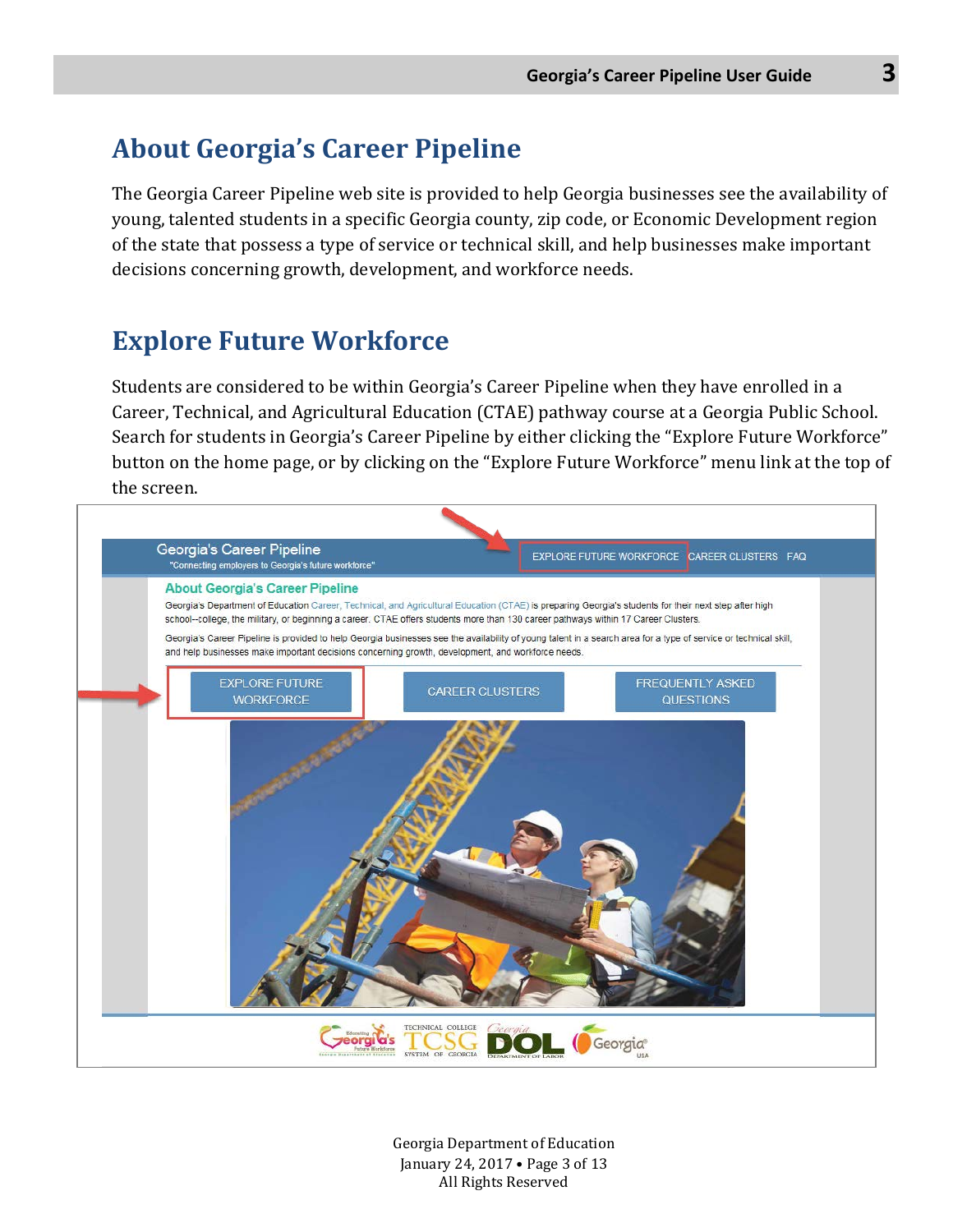#### <span id="page-3-0"></span>**Searching for Students**

#### <span id="page-3-1"></span>**Search Type**

Within the "Search Type" box, you may search for students by Location, by County/School District, by Economic Region, or by the entire state. If you select Location, you will also need to enter an address, city, or zip code and a radius to search within.

| Georgia's Career Pipeline                                                                           | "Connecting employers to Georgia's future workforce" |                                   |                       | EXPLORE FUTURE WORKFORCE CAREER CLUSTERS FAQ |
|-----------------------------------------------------------------------------------------------------|------------------------------------------------------|-----------------------------------|-----------------------|----------------------------------------------|
| ⇔                                                                                                   |                                                      | <b>Explore Future Workforce ©</b> |                       |                                              |
| <b>SEARCH TYPE</b>                                                                                  | <b>LOCATION</b>                                      | <b>RADIUS</b>                     | <b>CAREER CLUSTER</b> |                                              |
| Search by Location<br>Search by County/School District<br>Search by Region<br>Search entire Georgia | didress, City or ZIP                                 | 10 miles $\vert \mathbf{v} \vert$ | <b>ALL</b>            | $\checkmark$<br>Search Q                     |

#### <span id="page-3-2"></span>**Career Cluster**

Within the "Career Cluster" box, you may select one of the 17 CTAE Career Clusters, or you may leave the default choice "ALL" in order to search for students in any of the Career Clusters. After making your selection, click "Search".

| Georgia's Career Pipeline<br>"Connecting employers to Georgia's future workforce" |                      |                                   | EXPLORE FUTURE WORKFORCE CAREER CLUSTERS FAQ                                                                                                                                                                                                                                                                                                                                                                                                                                                                                                                                                                                                                                                                                                                                                                                                    |
|-----------------------------------------------------------------------------------|----------------------|-----------------------------------|-------------------------------------------------------------------------------------------------------------------------------------------------------------------------------------------------------------------------------------------------------------------------------------------------------------------------------------------------------------------------------------------------------------------------------------------------------------------------------------------------------------------------------------------------------------------------------------------------------------------------------------------------------------------------------------------------------------------------------------------------------------------------------------------------------------------------------------------------|
| O                                                                                 |                      | <b>Explore Future Workforce ©</b> |                                                                                                                                                                                                                                                                                                                                                                                                                                                                                                                                                                                                                                                                                                                                                                                                                                                 |
| <b>SEARCH TYPE</b>                                                                | <b>LOCATION</b>      | <b>RADIUS</b>                     | <b>CAREER CLUSTER</b>                                                                                                                                                                                                                                                                                                                                                                                                                                                                                                                                                                                                                                                                                                                                                                                                                           |
| $\checkmark$<br>Search by Location                                                | Address, City or ZIP | 10 miles $ $                      | <b>ALL</b><br>Agriculture, Food and Natural Resources Career Cluster<br>Architecture and Construction Career Cluster<br>Arts, A/V Technology & Communications Career Cluster<br><b>Business Management &amp; Administration Career Cluster</b><br><b>Education and Training Career Cluster</b><br><b>Energy Career Cluster</b><br><b>Finance Career Cluster</b><br>Government and Public Administration Career Cluster<br><b>Health Sciences Career Cluster</b><br>Hospitality & Tourism Career Cluster<br>Human Services Career Cluster<br>Information Technology Career Cluster<br>Law, Public Safety, Corrections & Security Career Cluster<br>Manufacturing Career Cluster<br><b>Marketing Career Cluster</b><br>Science, Technology, Engineering, & Mathematics Career Cluster<br>Transportation, Distribution, & Logistics Career Cluster |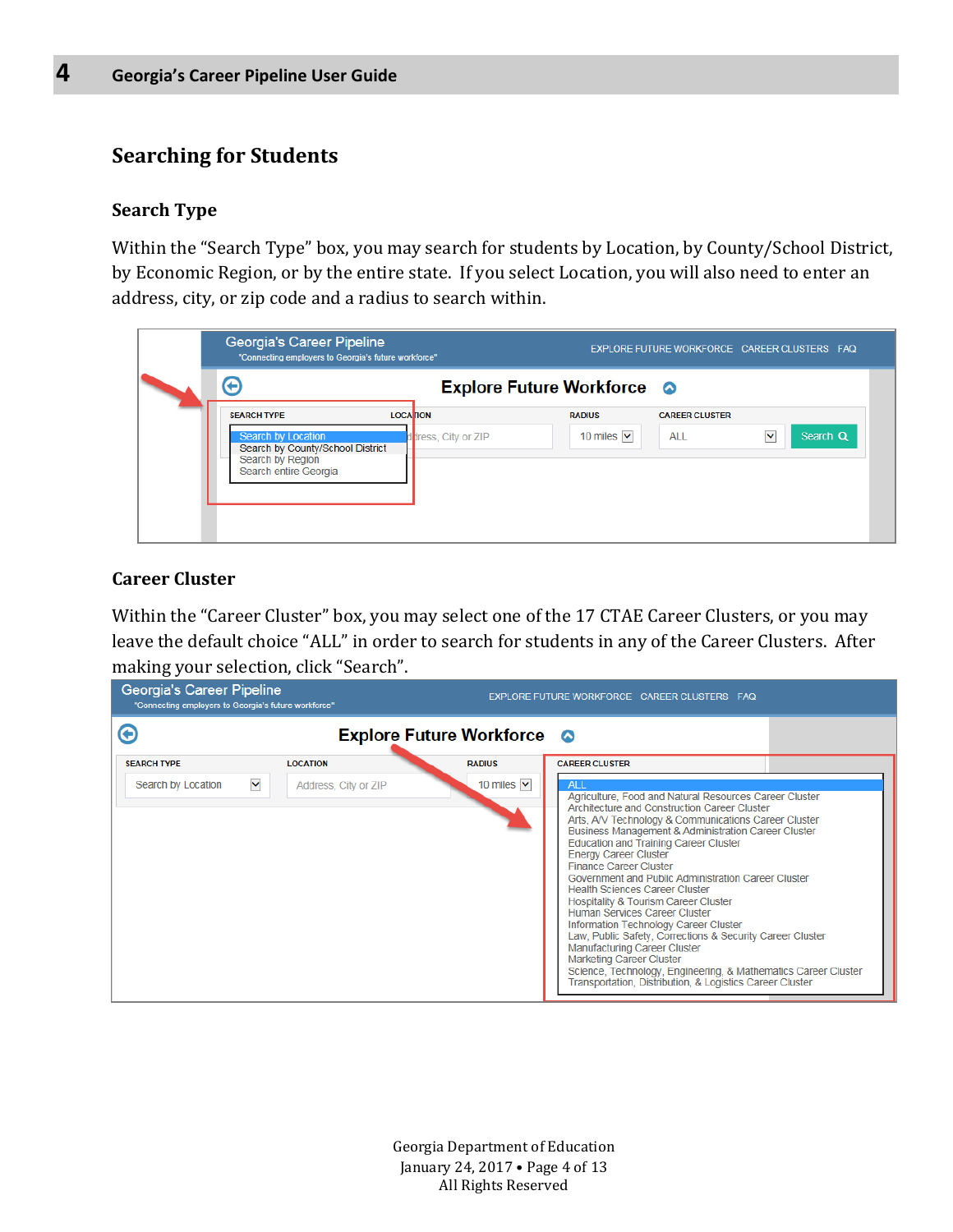#### **Georgia's Career Pipeline User Guide 5**

Below are the results of a Search by County for Bibb County and for the Business Management & Administration Career Cluster. The search will first display any schools in the selected county with students that have taken courses in the Career Cluster\* that you selected. You may toggle between Map view and List view by clicking the "Map" button or the "List" button.

#### **\*Note about Career Cluster search:**

If you select "ALL" in the Career Cluster search box, the search will display all schools with students in any courses within any of the 17 Career Clusters. Selecting a specific Cluster will display only the schools with students in the selected Cluster.



#### *List View*

|                                                                                                                                                         |                       | <b>Explore Future Workforce</b> ●                                                                                                                                  |                                                                                                                                                                    |
|---------------------------------------------------------------------------------------------------------------------------------------------------------|-----------------------|--------------------------------------------------------------------------------------------------------------------------------------------------------------------|--------------------------------------------------------------------------------------------------------------------------------------------------------------------|
| <b>SFARCH TYPE</b>                                                                                                                                      | <b>COUNTY</b>         |                                                                                                                                                                    | <b>CAREER CLUSTER</b>                                                                                                                                              |
| Search by County/School v                                                                                                                               | <b>Bibb</b>           | $\checkmark$                                                                                                                                                       | Search Q<br>Business Manageme                                                                                                                                      |
| <b>SEARCH RESULTS</b> 11 Schools                                                                                                                        | Middle & High Schools | $\overline{\mathbf{v}}$                                                                                                                                            | $\pm$ Export<br><b>Q MAP</b><br>$\equiv$ LIST                                                                                                                      |
| Appling Middle School<br>School Population: 590<br>Total CTAE Enrolled Count: 308<br>Business Management & Administration Career<br>Cluster: 28         |                       | Ballard Hudson Middle School<br>School Population: 780<br><b>Total CTAE Enrolled Count: 321</b><br>ь<br>Business Management & Administration Career<br>Cluster: 15 | <b>Central High School</b><br>School Population: 1190<br><b>Total CTAE Enrolled Count: 693</b><br>e<br>Business Management & Administration Career<br>Cluster: 392 |
| <b>Howard High School</b><br>School Population: 1314<br>Total CTAE Enrolled Count: 759<br>Business Management & Administration Career<br>Cluster: 427   |                       | Howard Middle School<br>School Population: 978<br><b>Total CTAE Enrolled Count: 175</b><br>e<br>Business Management & Administration Career<br>Cluster: 62         | Miller Magnet Middle School<br>School Population: 778<br><b>Total CTAE Enrolled Count: 82</b><br>G<br>Business Management & Administration Career<br>Cluster: 4    |
| Northeast High School<br>School Population: 756<br><b>Total CTAE Enrolled Count: 590</b><br>Business Management & Administration Career<br>Cluster: 248 |                       | <b>Rutland High School</b><br>School Population: 1103<br><b>Total CTAE Enrolled Count: 716</b><br>e<br>Business Management & Administration Career<br>Cluster: 177 | Southwest High School<br>School Population: 878<br><b>Total CTAE Enrolled Count: 561</b><br>G<br>Business Management & Administration Career<br>Cluster: 169       |
| Weaver Middle School<br>School Population: 825<br><b>Total CTAE Enrolled Count: 378</b><br>Business Management & Administration Career<br>Cluster: 44   |                       | <b>Westside High School</b><br>School Population: 1173<br>Total CTAE Enrolled Count: 777<br>e<br>Business Management & Administration Career<br>Cluster: 434       |                                                                                                                                                                    |

January 24, 2017 • Page 5 of 13 All Rights Reserved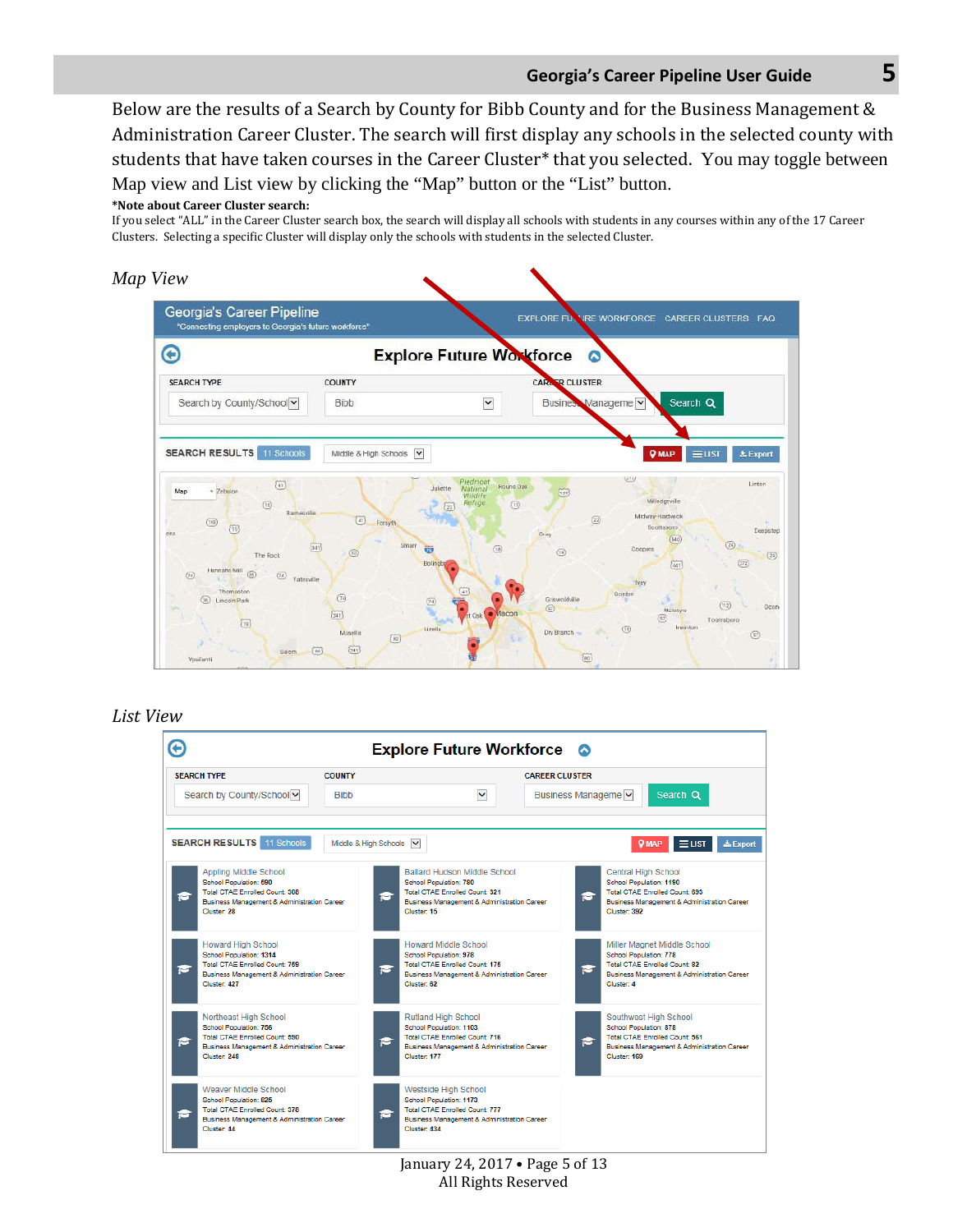#### <span id="page-5-0"></span>**Selecting a School**

There are two methods for selecting a school from your search–Map view and List view. Once you select a school via either of these methods, the site will display detailed information about the school and its CTAE programs.

#### <span id="page-5-1"></span>**Map View**

In Map view, you may click on the map marker  $\bullet$  on the school that you would like to view. You will first see some information about the school, then you may click on the blue hyperlinked text "view details" to view more details about the school.



#### <span id="page-5-2"></span>**List View**

In List view, you may click on the box containing the school for which you would like to view more details.



Georgia Department of Education January 24, 2017 • Page 6 of 13 All Rights Reserved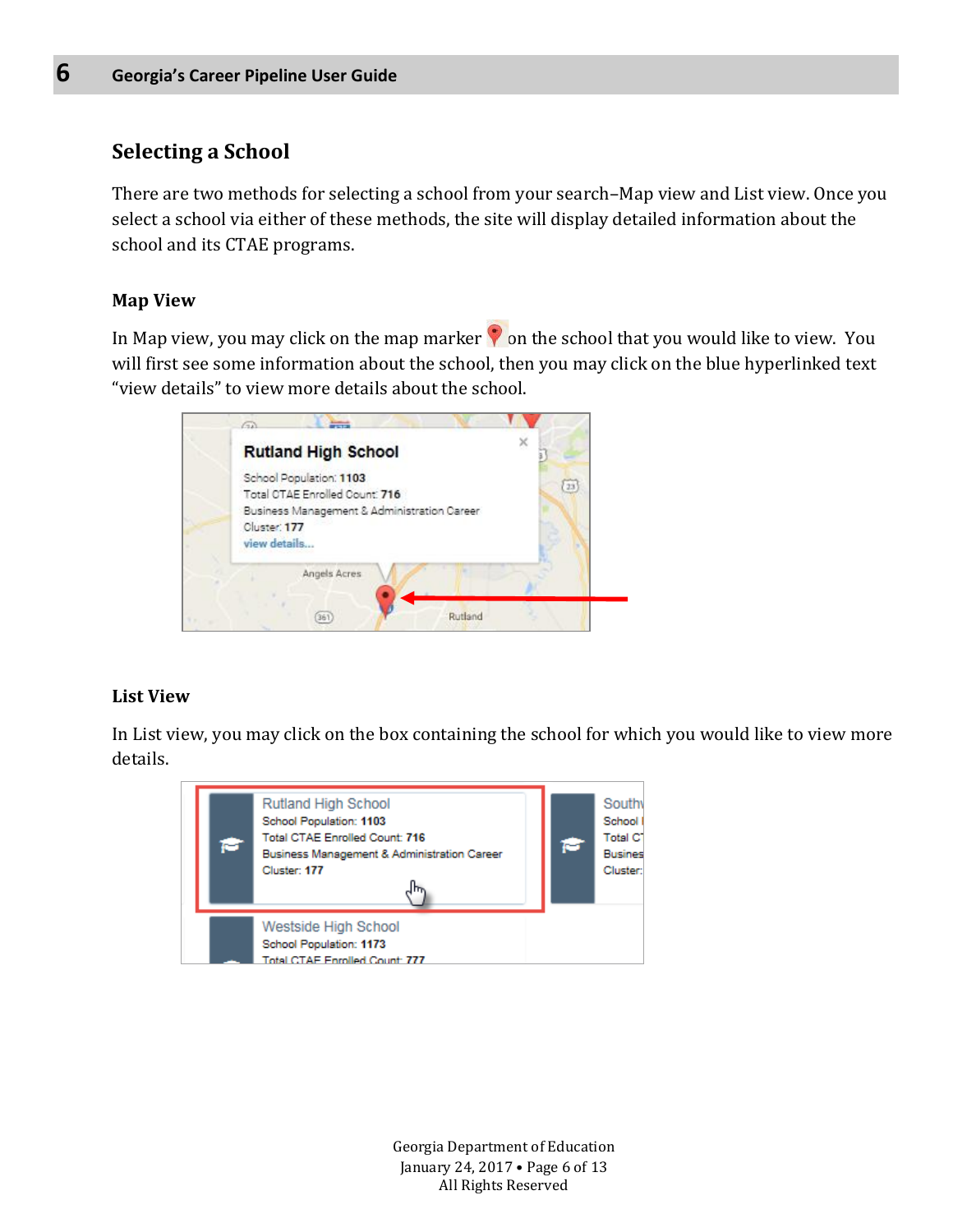#### <span id="page-6-0"></span>**School Details**

The selected school's details are displayed within six tabs. The tabs are *School Info*, *Contacts*, *CTAE Enrollment, CTSO, EOPA*, and *Post-Secondary*.

| <b>SEARCH TYPE</b>                                            | <b>COUNTY</b>                     |                                         | <b>CAREER CLUSTER</b>                   |                                              |
|---------------------------------------------------------------|-----------------------------------|-----------------------------------------|-----------------------------------------|----------------------------------------------|
| Search by County/School                                       | <b>Bibb</b>                       | Y                                       | Business Manageme                       | Search Q                                     |
| <b>SEARCH RESULTS</b> 11 Schools                              | Middle & High Schools V           |                                         |                                         | $\equiv$ LIST<br><b>Q MAP</b>                |
| <b>TO RUTLAND HIGH SCHOOL</b>                                 |                                   |                                         |                                         |                                              |
| SCHOOL INFO CONTACTS CTAE Enrollment CTSO EOPA POST-SECONDARY |                                   |                                         |                                         |                                              |
|                                                               |                                   |                                         |                                         | $\pm$ Export                                 |
| 9 6250 Skipper Rd, Macon, GA 31216-6104                       |                                   |                                         |                                         |                                              |
|                                                               | 1103<br><b>Student Population</b> | 716<br><b>Total CTAE Enrolled Count</b> | 177<br><b>Business Management &amp;</b> | <b>Bibb County</b><br><b>School District</b> |

#### <span id="page-6-1"></span>**School Info tab**

Within the School Info tab is the school's address, the School Type (High school or Middle school), Student Population count, Total CTAE Enrolled count, CTAE Cluster count (this is only displayed if you selected a specific Career Cluster in your search), the County/School District Name, and a link to the School and District website (see picture above).

#### <span id="page-6-2"></span>**Contacts tab**

The Contacts tab displays any contact information available for the District Superintendent, School Principal, CTAE Director, Work Based Learning Coordinator, and the Youth Apprenticeship Coordinator.

> Georgia Department of Education January 24, 2017 • Page 7 of 13 All Rights Reserved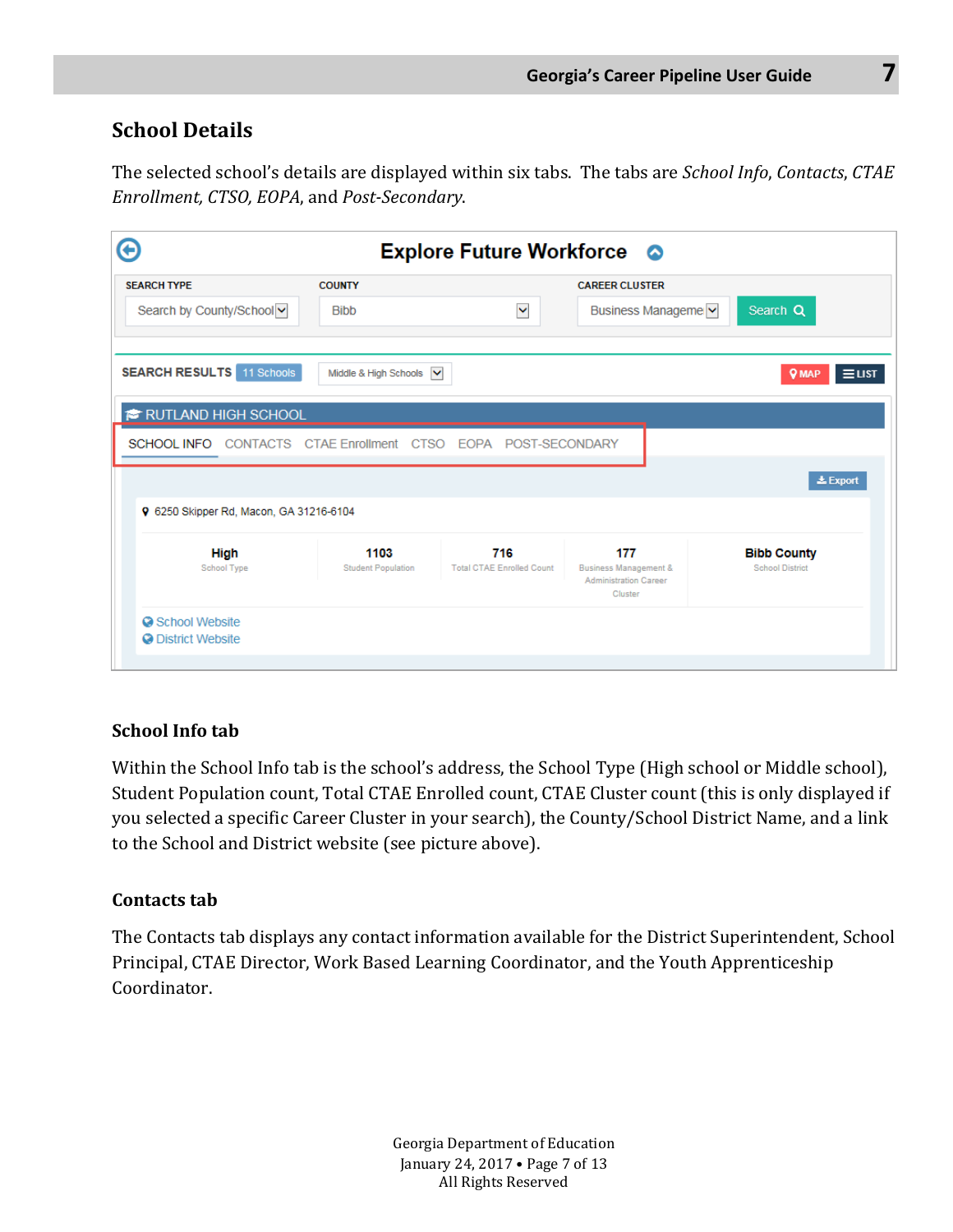#### <span id="page-7-0"></span>**CTAE Enrollment**

Within the CTAE Enrollment tab, you will find a list of all CTAE Career Pathways that fall under the Career Cluster that you selected in your search. Or, if you did not select a specific Cluster, it will display all Career Pathways in every Career Cluster that is offered at the school.



#### <span id="page-7-1"></span>**CTSO tab**

CTSO stands for Career and Technical Student Organizations. On this tab, you will see the names of each of the eight CTSOs, and the count of students reported as members of each CTSO at the school.

|                                                                                                                  |  |                                     | SCHOOL INFO CONTACTS CTAE Enrollment CTSO EOPA POST-SECONDARY                                                                                                               |  |                       |
|------------------------------------------------------------------------------------------------------------------|--|-------------------------------------|-----------------------------------------------------------------------------------------------------------------------------------------------------------------------------|--|-----------------------|
| * The data displayed below reflects 2015-16 data.<br>and competencies for the instructional programs they serve. |  |                                     | Career and Technical Student Organizations (CTSO) are co-curricular organizations with leadership programs and competitive events that reflect current curriculum standards |  | $±$ Export            |
| <b>CTSO Membership Code</b>                                                                                      |  | <b>CTSO Membership Name</b>         |                                                                                                                                                                             |  | <b>Total Students</b> |
| CTI                                                                                                              |  | <b>Career Technical Instruction</b> |                                                                                                                                                                             |  | 37 <sup>2</sup>       |
| <b>DECA</b>                                                                                                      |  | <b>DECA</b>                         |                                                                                                                                                                             |  | 28                    |
| <b>FCCLA</b>                                                                                                     |  |                                     | Family, Career, Community Leaders of America                                                                                                                                |  | 76                    |
| <b>FFA</b>                                                                                                       |  | <b>FFA</b>                          |                                                                                                                                                                             |  | $145$                 |
| <b>FBLA</b>                                                                                                      |  |                                     | <b>Future Business Leaders of America</b>                                                                                                                                   |  | 97                    |
| <b>HOSA</b>                                                                                                      |  |                                     | HOSA, future health professionals                                                                                                                                           |  | $\overline{0}$        |
| <b>SkillsUSA</b>                                                                                                 |  | <b>SkillsUSA</b>                    |                                                                                                                                                                             |  | $\overline{0}$        |
| <b>TSA</b>                                                                                                       |  |                                     | <b>Technology Student Association</b>                                                                                                                                       |  | $\mathbf{0}$          |
|                                                                                                                  |  |                                     | Georgia Department of Education<br>January 24, 2017 • Page 8 of 13                                                                                                          |  |                       |

All Rights Reserved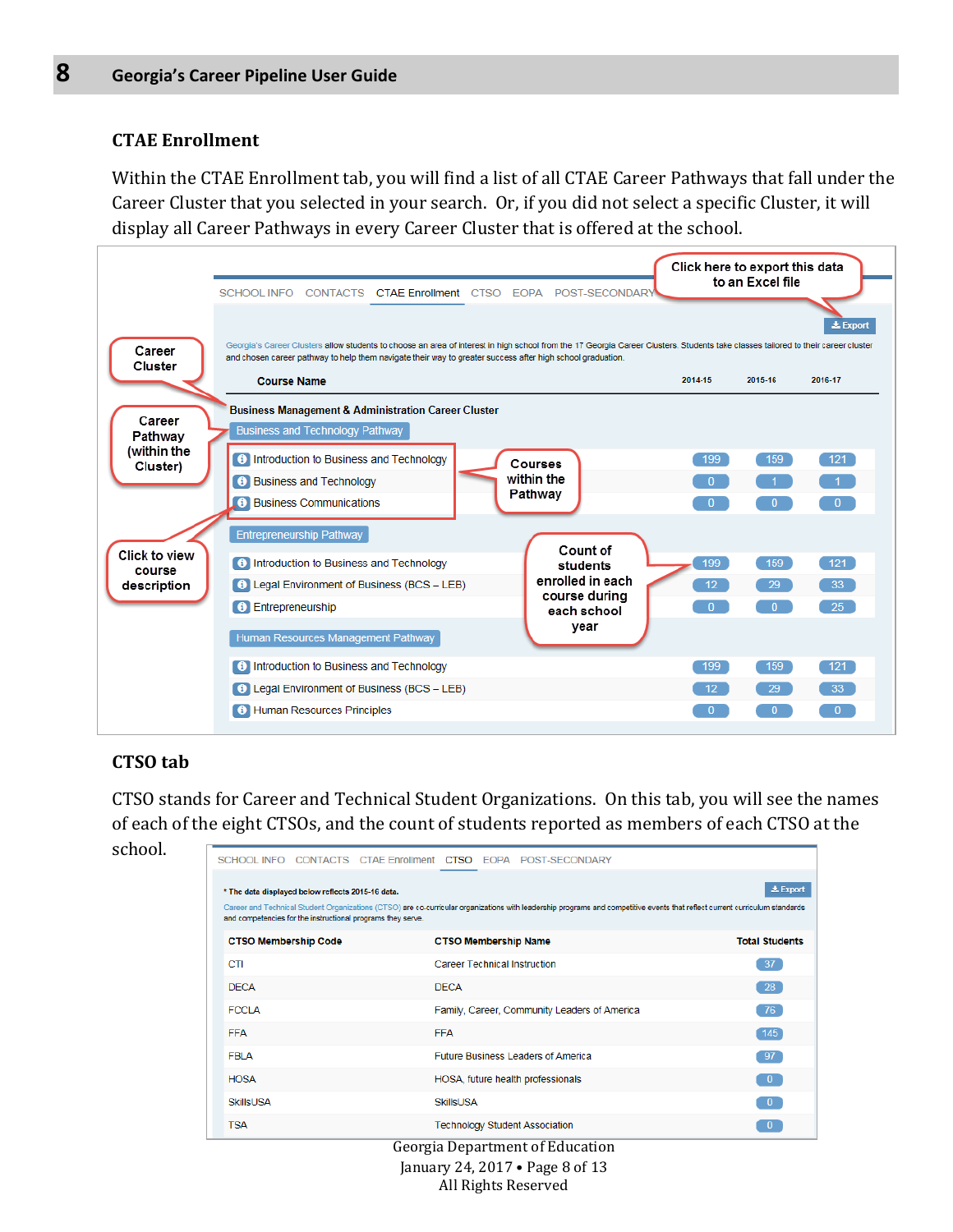#### <span id="page-8-0"></span>**EOPA tab**

EOPA stands for End of Pathway Assessment. This tab displays the number of students who passed the EOPA for their Career Pathways as of the end of the prior school year.

| SCHOOL INFO                                             |                                           |                                                                |  | CONTACTS CTAE Enrollment CTSO <b>EOPA</b> POST-SECONDARY                                                                                                                    |                        |
|---------------------------------------------------------|-------------------------------------------|----------------------------------------------------------------|--|-----------------------------------------------------------------------------------------------------------------------------------------------------------------------------|------------------------|
|                                                         |                                           | *The data displayed below reflects 2015-16 assessment Data.    |  |                                                                                                                                                                             | $\pm$ Export           |
| completers that earned industry recognized credentials. |                                           |                                                                |  | The End of Pathway Assessment (EOPA) is an assessment mechanism established by Georgia to ascertain the level of technical skill attainment on behalf of its career pathway |                        |
| <b>Courses</b>                                          |                                           |                                                                |  | <b>Assessment Name</b>                                                                                                                                                      | <b>Passed Students</b> |
|                                                         | <b>Entrepreneurship Pathway</b>           | <b>Business Management &amp; Administration Career Cluster</b> |  |                                                                                                                                                                             |                        |
| • Entrepreneurship                                      | • Introduction to Business and Technology | • Legal Environment of Business (BCS - LEB)                    |  | Entrepreneur - Oklahoma CareerTech<br>(ENTR06.0021)                                                                                                                         | $\mathbf{0}$           |
| • Entrepreneurship                                      | • Introduction to Business and Technology | • Legal Environment of Business (BCS - LEB)                    |  | <b>NOCTI General Management</b><br>(ENTR06.0031)                                                                                                                            | $-3$                   |
| • Entrepreneurship                                      | • Introduction to Business and Technology | • Legal Environment of Business (BCS - LEB)                    |  | Fundamental Business Concepts - ASK<br>Institute (SBDV06.0011)                                                                                                              | $\Omega$               |

#### <span id="page-8-1"></span>**Post-Secondary tab**

The Post-Secondary tab, you will find a list of post-secondary institutions, including both private and public 2- and 4-year schools, that offer degrees and/or certificates in fields that are related to the Career Cluster that you selected in your search. If you did not select a specific Cluster in your search, this tab will display all post-secondary institutions that offer degrees in fields that are related to any of the 17 Career Clusters. You may elect to search for schools within up to a 30 mile radius from the school that you selected. You may also filter the search by College Type.

| $\pm$ Export |
|--------------|
| ◠            |
|              |
|              |
|              |
|              |
|              |

Georgia Department of Education January 24, 2017 • Page 9 of 13 All Rights Reserved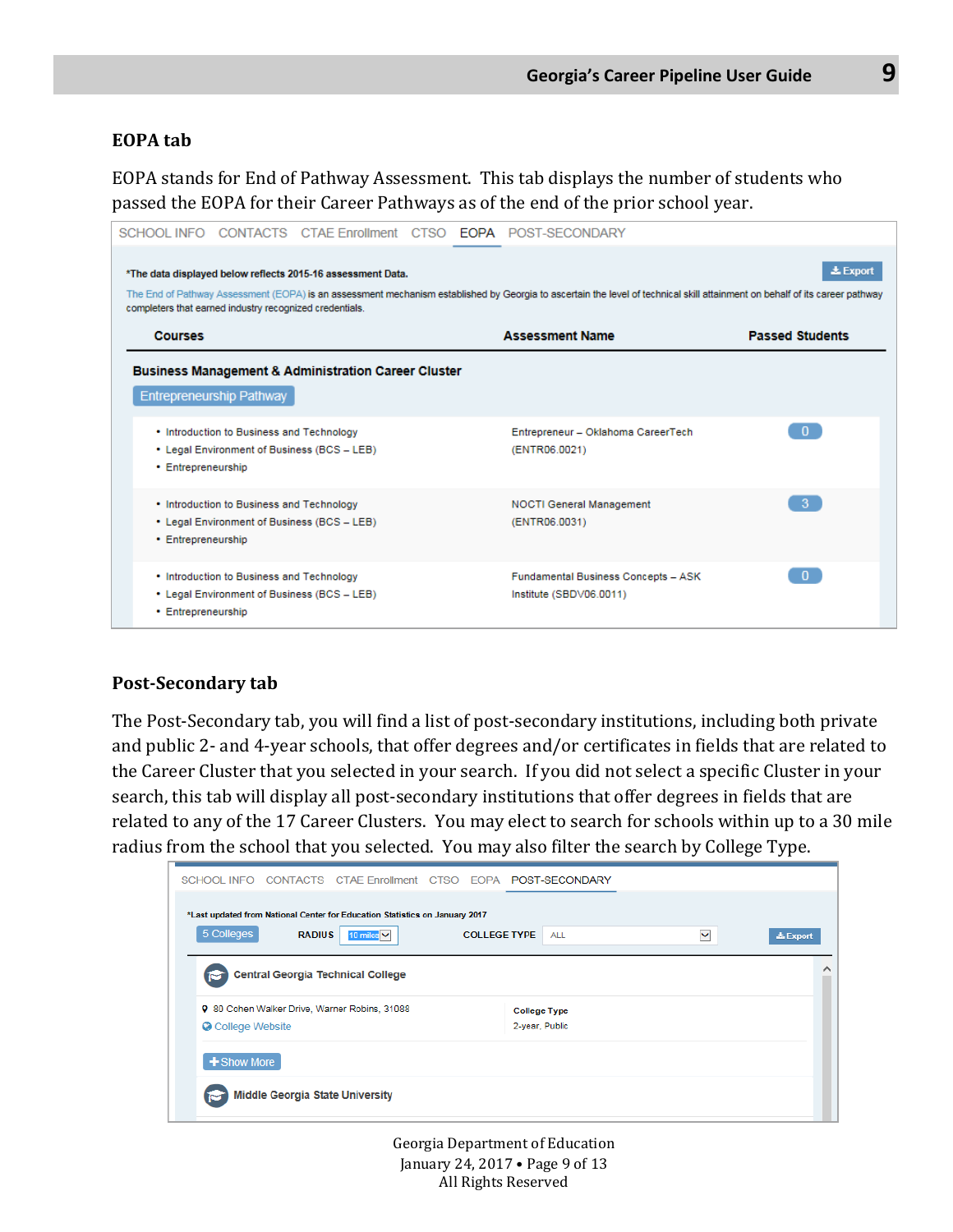### <span id="page-9-0"></span>**Career Clusters**

Georgia's Career Clusters allow students to choose an area of interest in high school from the 17 Clusters. Each Cluster includes multiple career pathways. You may click on the Career Clusters button (or on the Career Clusters menu link), to view information about each of the Career Clusters and the Career Pathways and courses within each Cluster.

| Georgia's Career Pipeline<br>"Connecting employers to Georgia's future workforce" | EXPLORE FUTURE WORKFORCE CAREER CLUSTERS FAQ         |
|-----------------------------------------------------------------------------------|------------------------------------------------------|
| $\pm$ Export<br><b>Career Clusters and Pathway Courses</b>                        | Search Career Clusters & Pathway Courses<br>SEARCH Q |
| Agriculture, Food and Natural Resources Career Cluster                            |                                                      |
| Architecture and Construction Career Cluster                                      |                                                      |
| Arts, A/V Technology & Communications Career Cluster                              |                                                      |
| <b>Business Management &amp; Administration Career Cluster</b>                    |                                                      |
| <b>Education and Training Career Cluster</b>                                      |                                                      |

You will see a list of each of the 17 Career Clusters. Clicking on the "plus" sign for each Cluster will display a list of Career Pathways with the Cluster, and the courses within each pathway. You may click on the Info button  $\Theta$  beside each course name for a description of the course.

|                | Georgia's Career Pipeline<br>"Connecting employers to Georgia's future workforce" | EXPLORE FUTURE WORKFORCE CAREER CLUSTERS FAQ                    |
|----------------|-----------------------------------------------------------------------------------|-----------------------------------------------------------------|
|                | $\pm$ Export<br><b>Career Clusters and Pathway Courses</b>                        | Search Career Clusters & Pathway Courses<br>SEARCH <sub>Q</sub> |
|                | Agriculture, Food and Natural Resources Career Cluster                            |                                                                 |
|                | <b>Pathways</b>                                                                   | <b>Certifications</b>                                           |
|                | <b>Agribusiness Systems Pathway</b>                                               |                                                                 |
| <b>Courses</b> |                                                                                   |                                                                 |
| ⊕              | <b>Basic Agricultural Science</b>                                                 |                                                                 |
| $\bullet$      | Agribusiness Management and Leadership (AG-AML)                                   |                                                                 |
| $\bullet$      | Marketing Agricultural Products and Services (AG-MKT)                             |                                                                 |
|                | Agricultural Mechanics and Electrical Systems Pathway                             |                                                                 |
| <b>Courses</b> |                                                                                   |                                                                 |
| ø              | <b>Basic Agricultural Science</b>                                                 |                                                                 |
| ø              | Agricultural Mechanics Technology I (AG-AM I)                                     |                                                                 |
| $\bullet$      | Agricultural Electricity and Electrical Controls (AG-AEEC)                        |                                                                 |
|                |                                                                                   |                                                                 |
|                |                                                                                   |                                                                 |
|                | <b>Architecture and Construction Career Cluster</b>                               |                                                                 |
|                | Arts, A/V Technology & Communications Career Cluster                              |                                                                 |

Georgia Department of Education January 24, 2017 • Page 10 of 13 All Rights Reserved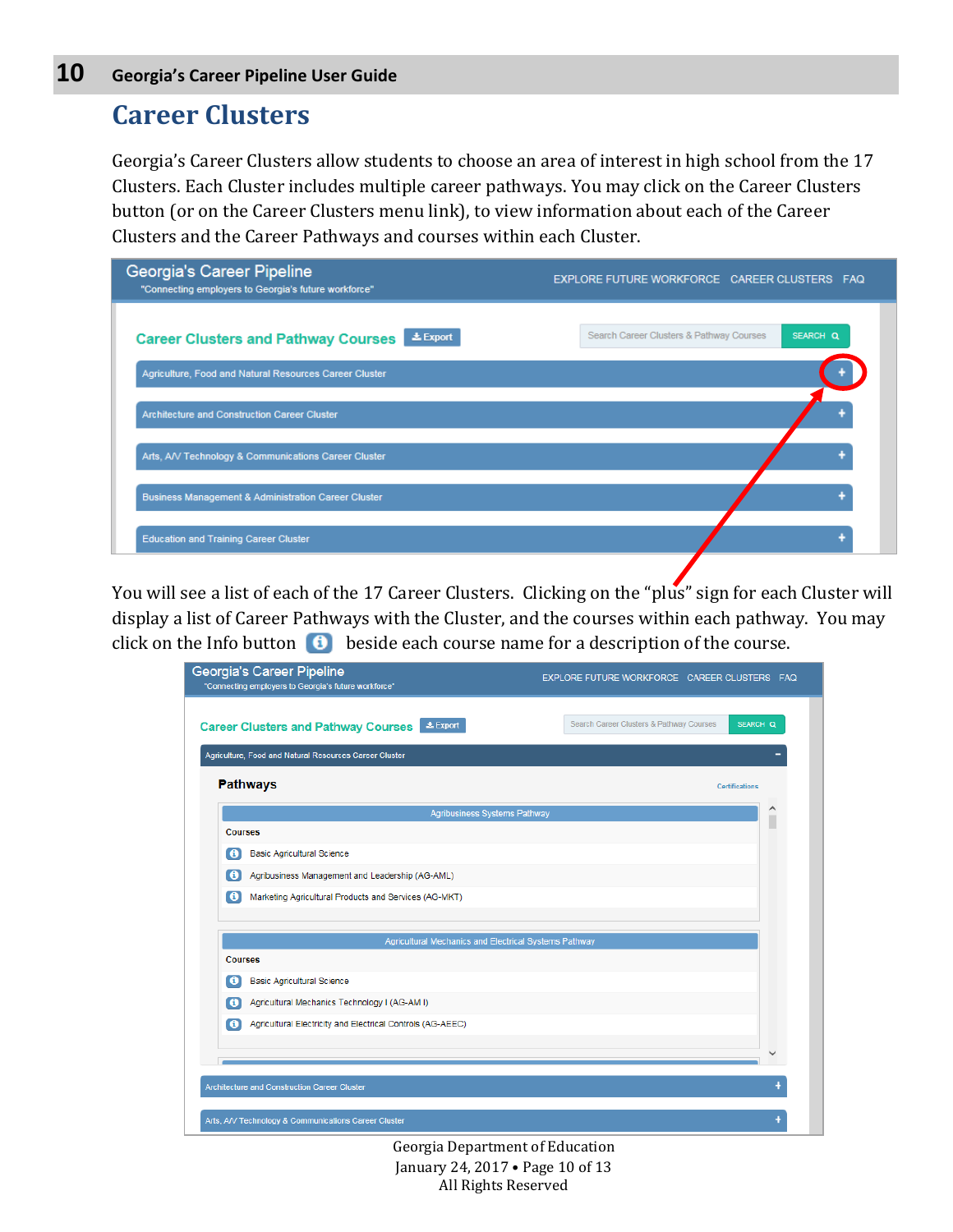#### <span id="page-10-0"></span>**Certifications**

Clicking on the blue hyperlinked text "Certifications" that appears above the Pathways list will redirect you to the webpage on the Georgia CTAE website that contains information related to the certifications available to students in the pathway.

| <b>Georgia's Career Pipeline</b><br>"Connecting employers to Georgia's future workforce" | EXPLORE FUTURE WORKFORCE CAREER CLUSTERS FAQ      |
|------------------------------------------------------------------------------------------|---------------------------------------------------|
| $\pm$ Export<br><b>Career Clusters and Pathway Courses</b>                               | sch Career Clusters & Pathway Courses<br>SEARCH Q |
| Agriculture, Food and Natural Resources Career Cluster                                   |                                                   |
| <b>Pathways</b>                                                                          | <b>Certifications</b>                             |
| Agribusiness Systems Pathway                                                             | ↗                                                 |
| <b>Courses</b>                                                                           |                                                   |
| <b>Basic Agricultural Science</b>                                                        |                                                   |
| Agribusiness Management and Leadership (AG-AML)                                          |                                                   |

#### <span id="page-10-1"></span>**Searching within the Career Clusters**

You may type a word or phrase into the Search bar at the top of the Career Clusters page to search within all of the Career Clusters.

| education<br><b>Career Clusters and Pathway Courses Export</b>  | SEARCH Q              |
|-----------------------------------------------------------------|-----------------------|
| Agriculture, Food and Natural Resources Career Cluster          |                       |
| Architecture and Construction Career Cluster                    |                       |
| Arts, A/V Technology & Communications Career Cluster            |                       |
| <b>Business Management &amp; Administration Career Cluster</b>  |                       |
| <b>Education and Training Career Cluster</b>                    |                       |
|                                                                 |                       |
|                                                                 |                       |
| <b>Pathways</b>                                                 | <b>Certifications</b> |
| Early Childhood Care and Education I Pathway                    |                       |
| <b>Courses</b>                                                  |                       |
| <b>Early Childhood Education I</b><br>$\bullet$                 |                       |
| <b>Early Childhood Education II</b><br>$\bullet$                |                       |
| <b>Early Childhood Education III</b><br>$\bullet$               |                       |
|                                                                 |                       |
|                                                                 |                       |
| Early Childhood Care and Education II Pathway<br><b>Courses</b> |                       |
| <b>Early Childhood Education</b><br>$\bullet$                   |                       |

Georgia Department of Education January 24, 2017 • Page 11 of 13 All Rights Reserved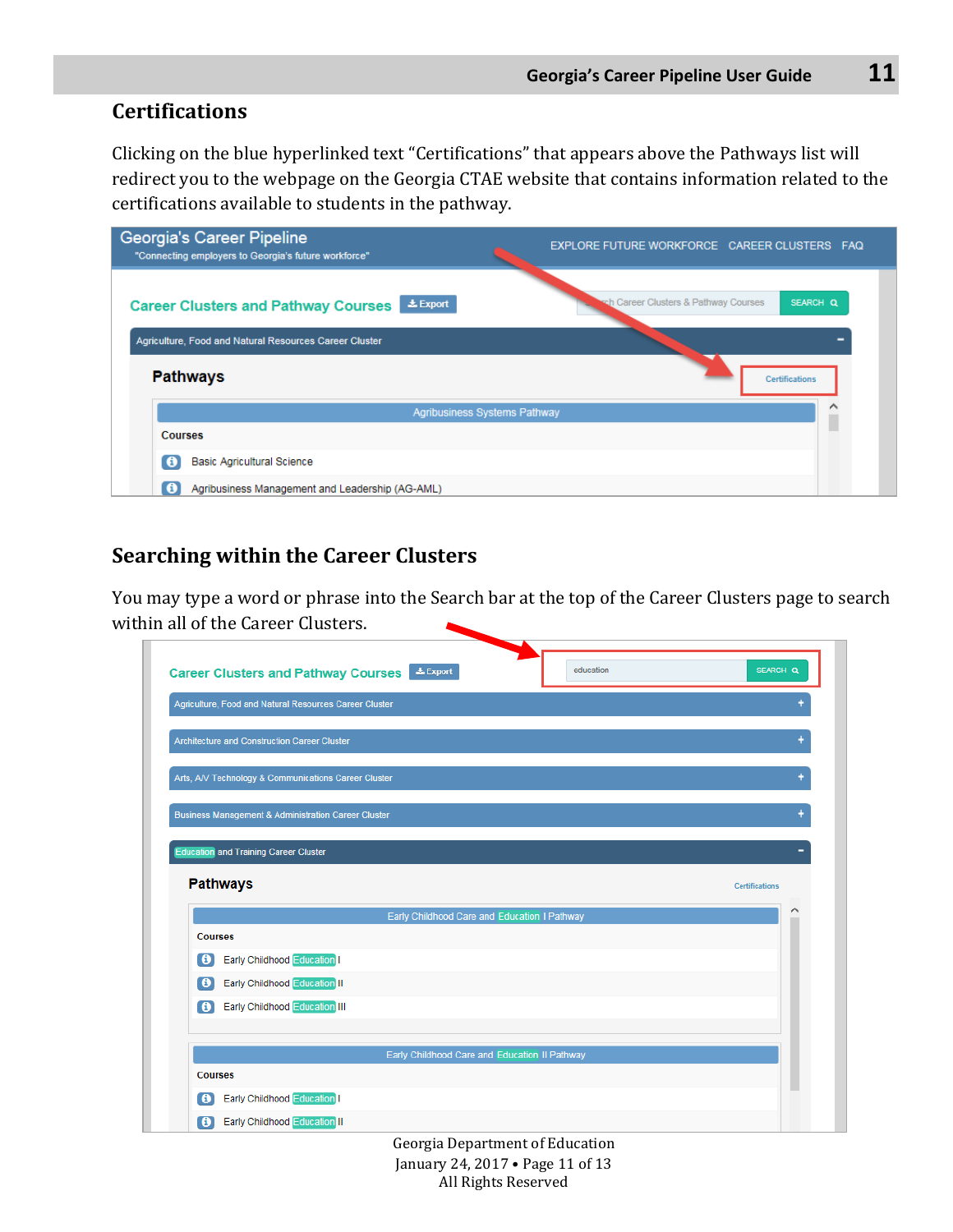# <span id="page-11-0"></span>**Frequently Asked Questions (FAQ)**

You may click on either the Frequently Asked Questions button or on the FAQ menu link at the top of the page, to view common questions about the information that is presented in this website.



Clicking on the "plus" sign beside each question will display the answer to the question.

| Georgia's Career Pipeline<br>"Connecting employers to Georgia's future workforce"                                                                                                                                                                                                                                                                                                                                                                                                                                                                                            | <b>EXPLORE FULL</b> | PE WORKFORCE CAREER CLUSTERS FAQ |               |
|------------------------------------------------------------------------------------------------------------------------------------------------------------------------------------------------------------------------------------------------------------------------------------------------------------------------------------------------------------------------------------------------------------------------------------------------------------------------------------------------------------------------------------------------------------------------------|---------------------|----------------------------------|---------------|
| <b>Frequently Asked Questions</b>                                                                                                                                                                                                                                                                                                                                                                                                                                                                                                                                            | Search FAQ.         |                                  | <b>SEARCH</b> |
| What are the 12 regions of Georgia?                                                                                                                                                                                                                                                                                                                                                                                                                                                                                                                                          |                     |                                  |               |
| What are Clusters/Pathways?                                                                                                                                                                                                                                                                                                                                                                                                                                                                                                                                                  |                     |                                  |               |
| Georgia's Career Clusters allow students to choose an area of interest in high school from the 17 clusters. Students take classes tailored to their cluster, which<br>helps them navigate their way to greater success - no matter what they choose to do after high school graduation. Each cluster will include multiple career<br>pathways. Students begin to learn about potential careers in elementary and middle school so that they are ready to choose a pathway once they reach high<br>school. Georgia's initiative is based on the National Career Cluster Model |                     |                                  |               |
| What do students need to do in order to complete a Pathway?                                                                                                                                                                                                                                                                                                                                                                                                                                                                                                                  |                     |                                  |               |
| What are the core values of Career Technical Student Organizations (CTSO)?                                                                                                                                                                                                                                                                                                                                                                                                                                                                                                   |                     |                                  |               |
| What are the eight CTSOs?                                                                                                                                                                                                                                                                                                                                                                                                                                                                                                                                                    |                     |                                  |               |

Georgia Department of Education January 24, 2017 • Page 12 of 13 All Rights Reserved